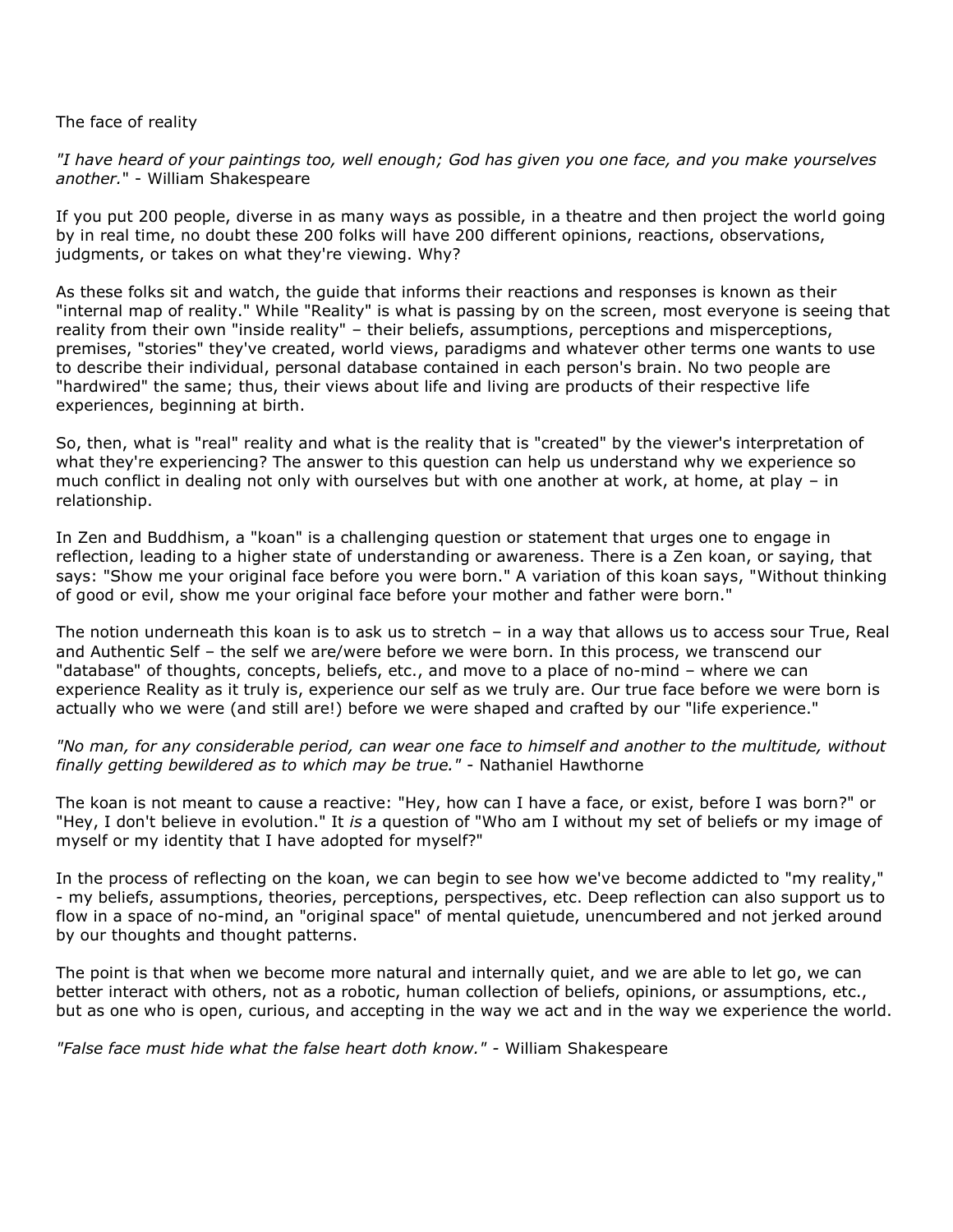We gave (and give) birth to our self every time we draw a conclusion about "who I am." Each time we make a decision about our self – "I'm not good with people," I'm a great manager," "I have problems with difficult people," I'm not very smart," – we create our identity, our subjective "face and move farther away from our "original face."

But we all have an "original face" – who each of us was before we identified with anything. And, we can return to our original face, the place of inner peace and well-be-ing if we learn to let go of our "false face." Our "original face" is not only devoid of the superficial elements of make-up or Botox, but the "false face" of beliefs and assumptions about who we think we are, most often, beliefs that really don't serve us and cause us pain and suffering.

When we don't take the people, events and circumstances of our world "personally," we can move into a place of deep relaxation and peace - our "original face." Here, we can watch the projection of the world go by right in front of us at work, at home, at play and in relationship without the need to become reactive. Rather, our experience is one without tension, pretension, fakeness, or phoniness – none of the "shoulds" or "ought tos" telling us how to be or what to do.

## *"Don't laugh at a youth for his affectations; he is only trying on one face after another to find his own."* - Logan Pearsall Smith

So, what is it that initially takes us away form our "original face?" In a word, survival. First, as young children our survival – physical, emotional, mental, psychological, spiritual – depended on our unconsciously taking on others' beliefs as to how we should behave. If we behaved accordingly, we "survived". If not, we lost out on love, recognition, approval and for some, safety and security. As we developed, we took on more and more beliefs, assumptions and ways of do-ing and be-ing that we felt would help us "survive" – at work, at home, at play and in relationship.

Now, as adults, we no longer have access to our "original face." We wear masks, and have various personas we take off and put on daily so we can "survive." Having lost our "original face," we've become unconsciously controlled by our ego mind as reflected by our inability to just let the world pass by as we sit in that theatre. Rather, we have the unconscious need to be reactive, judgmental, opinionated, and "right." We put our best face forward, to survive. We hold on to all our faces so we have them just in case.

## *"Solitude: sweet absence of faces."* - Milan Kundera

When we let go of our false faces, let go of our need to "survive," let go of our survival scripts, habitual and patterned ways of thinking, do-ing and be-ing, and allow ourselves to sink into and penetrate deeply into our core Self, we set ourselves free – free to allow our "original face" – free from self-limiting, selfdefeating, and self-sabotaging thoughts, beliefs, "stories" and identifications. In this place we can sit in the theatre of life and experience the world – at work, at home, at play and in relationship – without needing to take it "personally."

Our "original face" is what supports us to see the freshness of life, in every moment, free of conflict and the need to be judgmental, confrontational, combative or controlling.

So, some questions for self-reflection are:

- When was the last time you experienced your "original face?"
- Aside from physical elements such as make-up, surgery, or hair dye, etc., what mental, emotional or attitudinal elements obscure your original face?
- Do you tend to take people, events or circumstances "personally?" If so, why do you think that is?
- What words or phrases do you use to define "life?"